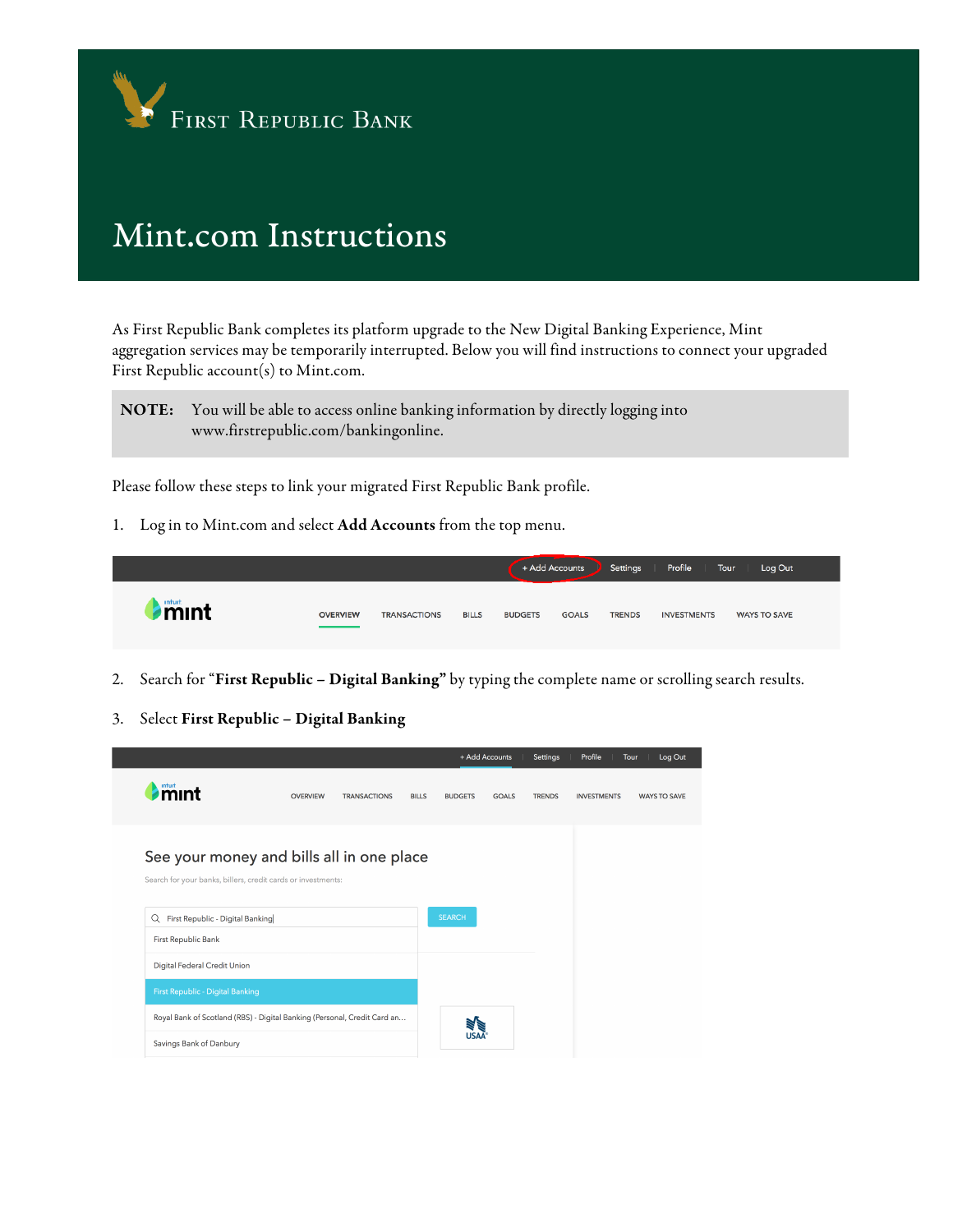

4. Provide updated credentials (please make sure to have completed first time login instruction on Firstrepublic.com/bankingonline prior to this step).

| <b>Burt</b><br>mını |        | Link your First Republic - Digital Banking<br>account to Mint<br>Why is linking important? | $\times$<br><b>WAYS</b> |
|---------------------|--------|--------------------------------------------------------------------------------------------|-------------------------|
| e you               |        |                                                                                            | ESS                     |
|                     | UserID | <b>LOGIN ID</b>                                                                            |                         |
| inst Reini          |        | <b>SHOW PASSWORD</b>                                                                       |                         |
|                     |        | <b>LINK ACCOUNT</b>                                                                        |                         |
| esults fol          |        |                                                                                            |                         |
| epubli              |        | Forgot your login?                                                                         | lunt                    |
| epubli              |        | You can also contact at: 8884080288                                                        |                         |
|                     |        |                                                                                            |                         |
| <b>Bank</b>         | 肏      | Your security is important to us                                                           | <b>CLOSE</b>            |
|                     |        | Riverside National Bank of Florida                                                         | SUMMAR                  |

Once successfully linked, First Republic – Digital Banking accounts will show 90 days of transaction history and build over time.

NOTE: If you remove your previous First Republic account, you will lose all of your historical data.

For existing First Republic Mint.com users, multiple First Republic accounts will appear under the accounts preview (accounts containing previous history and recent history for the new First Republic – Digital Banking).

It is strongly recommended not to delete the First Republic accounts with historical data. This data is only stored on Intuit cloud servers and is not recoverable. Instead, it is highly recommended to hide your older accounts (in case you want to reference them in the future).